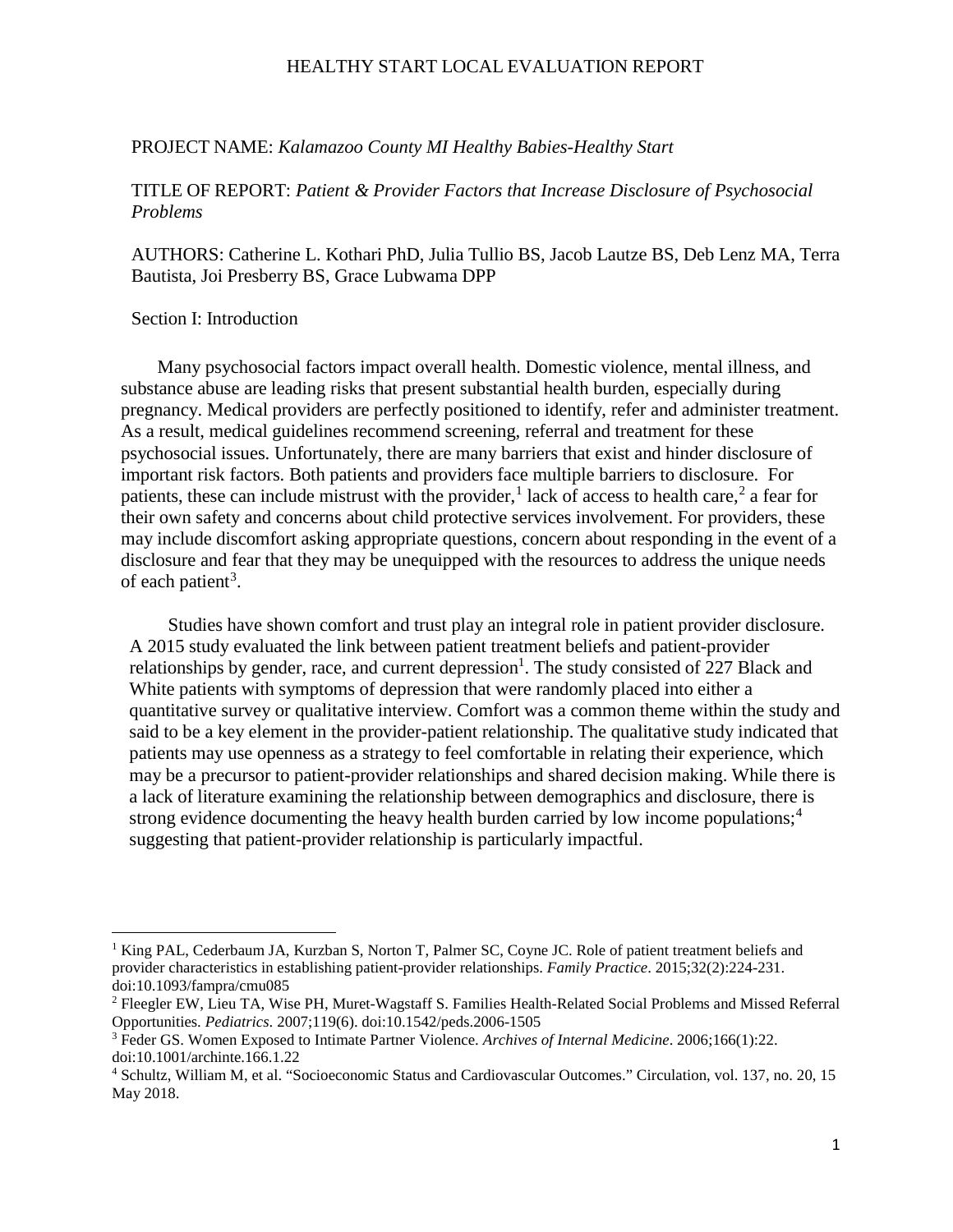The purpose of this study was to examine patient-provider relationships and its association with psychosocial risk disclosure. Specifically, researchers set out:

- 1. to describe rates of disclosure to providers, and
- 2. to determine if disclosure varied by (a) demographics or (b) patient-provider relationship.

Figure 1.



Section II: Process

### *Methods*

*Design.* This was a prospective cross-sectional study, that utilized medical record reviews and telephone surveys conducted two months after delivery as its data collection methods. Study participants were recruited from the postpartum floors of two Kalamazoo, MI hospitals from January to September 2017.

*Sample* Figure 2, illustrates the recruitment process and results. During this time, there were 471 eligible women and 426 of them were approached to be a part of the study. Of the women who were approached, 2 withdrew from study, 32 were never reached, and 22 declined the survey when they were reached. The final study sample consisted of 244 women representing county maternal

Figure 2. Recruitment



population across age, insurance, race and marital status demographics. Obstetrically, study women were similar to the county maternal population in the proportion with first pregnancies (primagravida) and with single gestation. However, study women had significantly higher rates of prior preterm deliveries and were significantly more likely to have initiated care in the first trimester.

*Measures.* The figure below details the measurement instruments used for each psychosocial problem.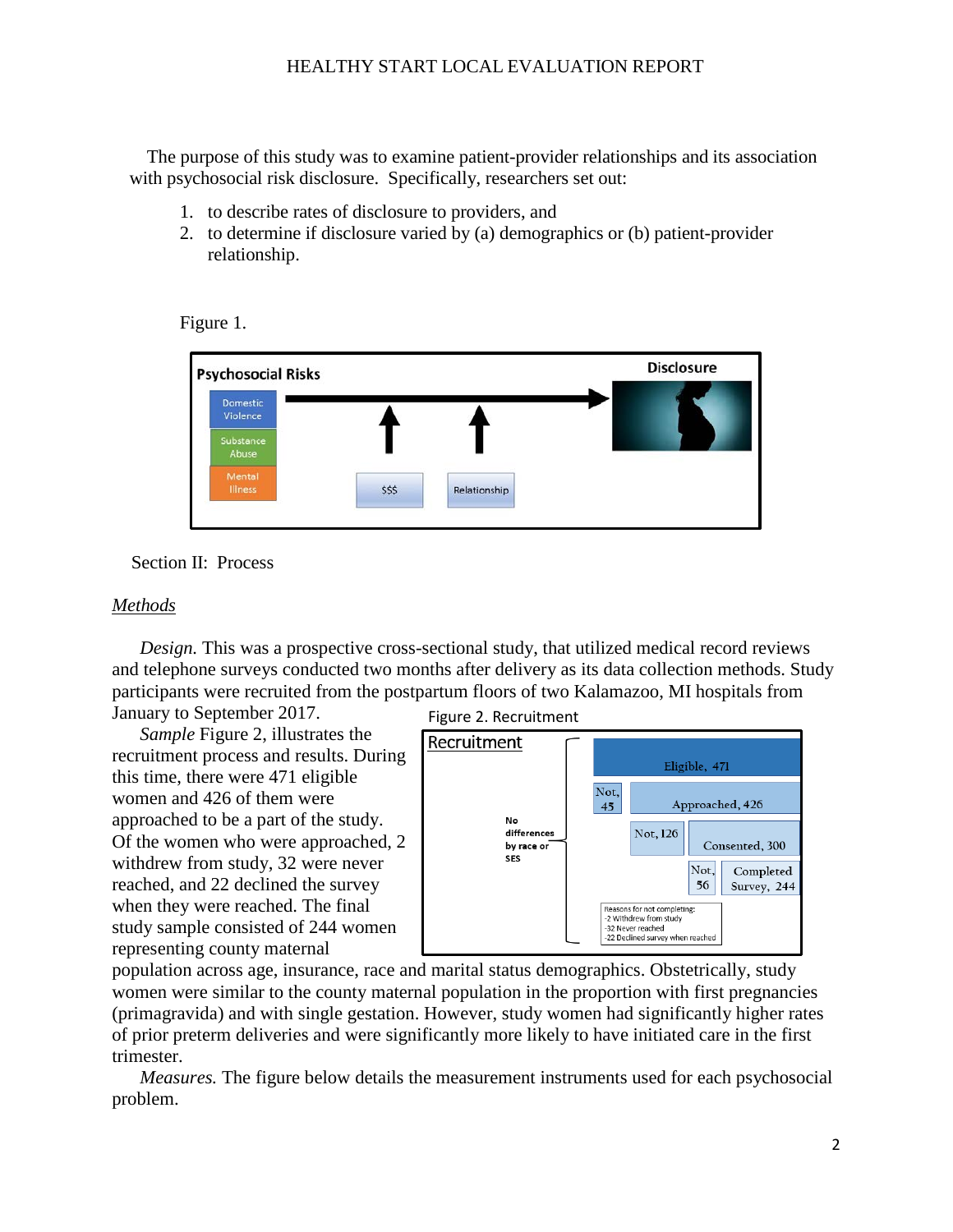Figure 3. Measurement Tools

| <b>Psychosocial Risk Factor</b> | <b>Measuring Tool Used</b>                                              |                        |
|---------------------------------|-------------------------------------------------------------------------|------------------------|
| Domestic Violence               | HITS Domestic Violence Screener, E-HITS                                 | Prenatal<br>$HITS 7+$  |
| Substance Abuse                 | NIDA Quick Screen, 5 items                                              | Prenatal<br>Alcohol    |
| Depression                      | MI PRAMS 2012-2015<br>(CDC Pregnancy Risk Assessment Monitoring System) | Prenatal<br>Depression |

For statistical analysis, Pearson Chi Square, Logistic regression, *α*<.05 was used.

Section III: Findings/Discussion

*Prevalence.* Figure 4 shows the prevalence of each psychosocial factor within the study sample. In total, 57.3% (140 of 244) of women screened positive for one or more problems: 38.5% prenatal depression (MH), 28.7% past-year problem drinking (SA), 5.3% DV. As seen in the diagram





below, a notable number of women

experienced multiple, overlapping problems (Figure 5). Among the 140 women who reported at least one problem, 25% (35) reported having multiple problems. Among the thirty-five, thirtythree had two problems and two had all three problems. Women who reported domestic violence were significantly more likely to have multiple psychosocial risks.



Most (42.8%) had a single problem. Of those 140 women with at least one psychosocial problem, 82 disclosed having a problem (58.6%). So of the total study sample, 33.6%.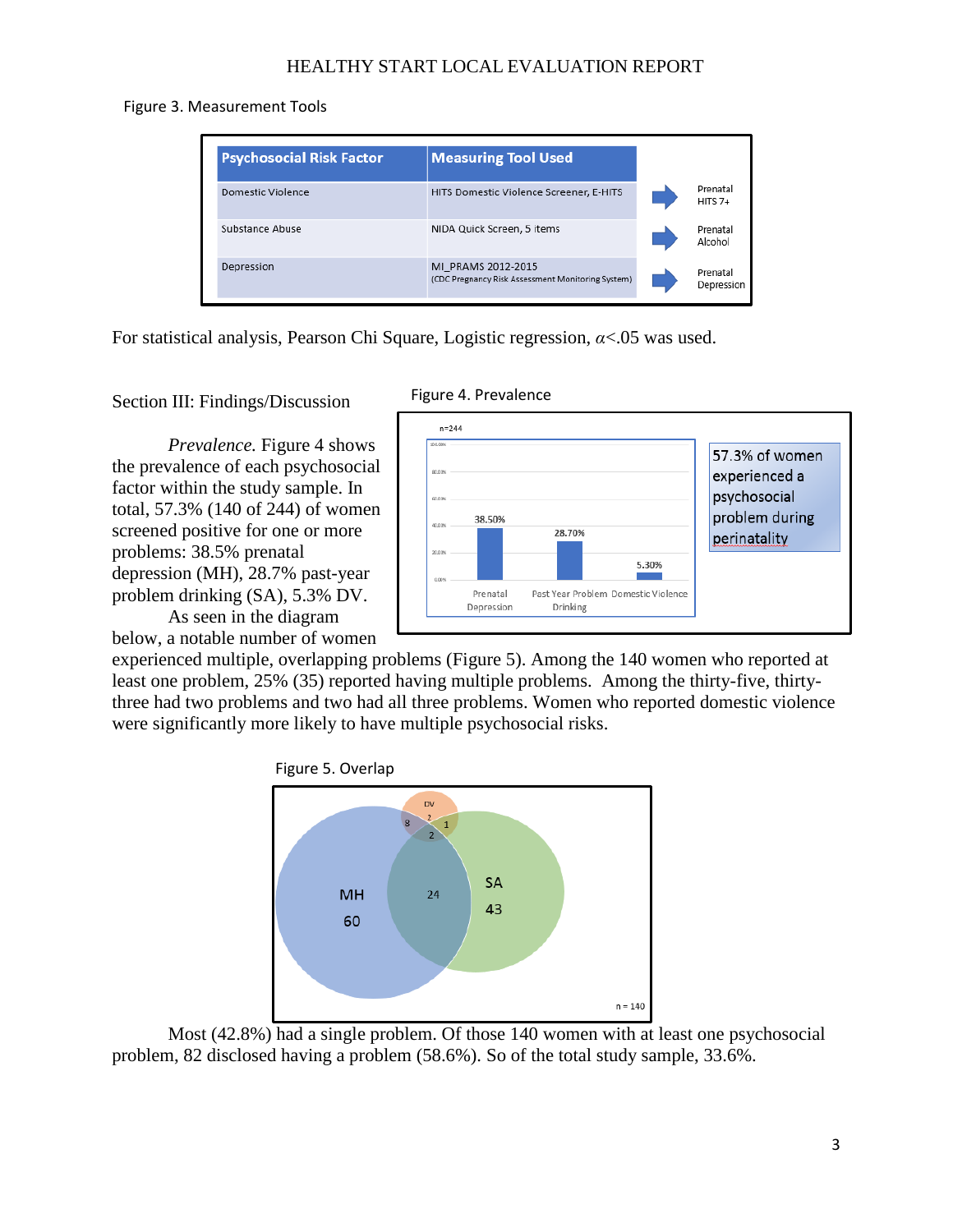*Disclosure.* The study found that the rate at which patients disclosed psychosocial risk varied by the type of risk. In the chart below, the blue bar illustrates each problem's prevalence (as reported in Figure 4), and the orange bar shows the rate of disclosure (Figure 6). Among the women with prenatal depression, 51.1% disclosed their condition. The rate of disclosure among women with drinking as a problem, was 11.4.% and 38.5% for women experiencing domestic violence disclosed.



Figure 6. Disclosure

#### \*\*Blue is problem, orange is disclosure

*Predictors of Disclosure.* Statistical analysis of the relationship between each predictor and the outcome of disclosure (Figure 6, Simple regression modelling), found that provider factors (provider relationship/communication, medical home, whether had a primary care provider) were not significantly associated with disclosure. Factors that were associated included the type of problem, the number of problems, and women's socioeconomic status. When these factors were put into a multivariable analysis, only type of problem remained significant. Women who were depressed were 6.8 times more likely to disclose than women who had other psychosocial problems (SA and DV).